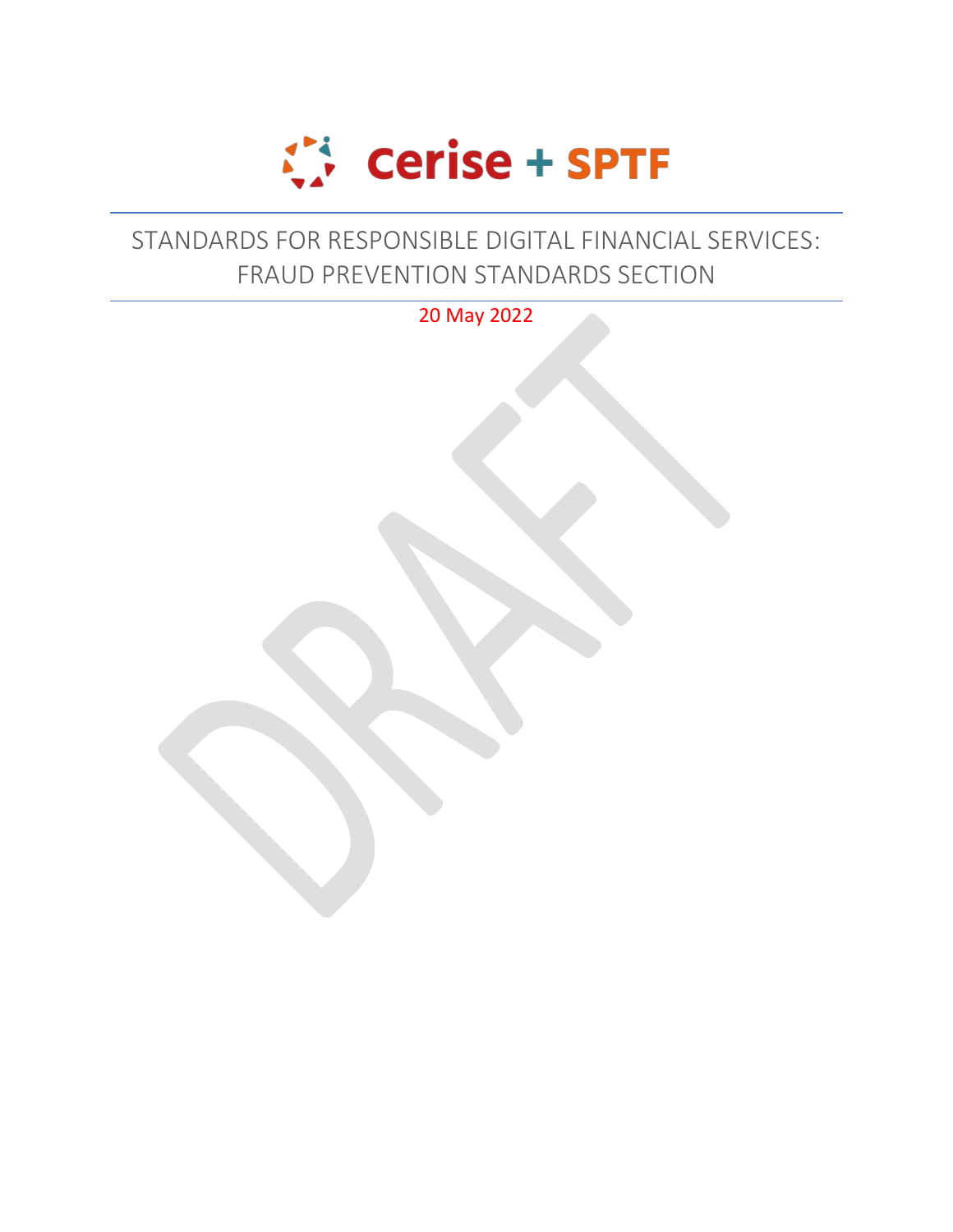

## **CERISE + SPTF Draft Standards: Fraud** *(as of 20 May 2022)*

**Standards for Fraud Prevention**

- 1. Create a strategy to mitigate fraud risk and address fraud if/when it does occur:
	- i. Quantify how much instance of fraud, as a percent of overall portfolio, the FSP will tolerate.
	- ii. Research which types of fraud are likely to occur at different stages of product use, and which segments of stakeholders perpetrate the fraud, and use this information to inform the fraud risk mitigation strategy.
	- iii. Identify what investments in hardware, software, data analytics, and/or capacity building are necessary.
	- iv. Define the systems you will put in place to mitigate fraud risk.
	- v. Define what your fraud response will be, including the specific responsibilities of various employees. The plan at minimum should state how the FSP will notify affected clients, inform the authorities, and stop the fraudulent activity, as well as defining what actions, if any, the FSP will take to assist customers who were victims of fraud, and what actions, if any, the FSP will take against the perpetrators of the fraud.
- 2. Implement fraud risk mitigation measures that at minimum include a system of checks and balances, automated data analytics that identify suspicious activity, using customer complaints data for insight into potential fraudulent activity, and audits. If the FSP works with third party partners, the system should also include mystery shopping.
- 3. Each time the FSP introduces a new product, analyze where fraud is most likely to occur and implement fraud mitigation measures as needed.
- 4. Report daily any possible fraudulent activity detected by data analytics to senior management.
- 5. Train customers using at minimum two different channels on how to protect themselves from fraud.
- 6. Train employees and agents on how to detect and avoid fraud.
- 7. If you identify fraudulent activity, notify customers within 24 hours.
- 8. If a customer is a victim of fraud despite adhering to good practices for fraud avoidance, the FSP restores to his/her account any lost funds.
- 9. Monitor your response times each time you respond to fraud.
- 10. Share publicly what fraud attempts your FSP has confronted, to help others avoid it.
- 11. The board of directors oversees the implementation of fraud mitigation measures and monitors instances of fraud.

## Guidance on fraud: concepts, examples of real practice, and questions to address

Concepts

• Different types of fraud are more likely at different stages of the product. Example: fake registrations in new deployments / launch of a product, then fraud related to agents earning transaction fees per transaction once customers have been acquired. After several years, customers typically want to do more, like pay utility bills, pay merchants, receive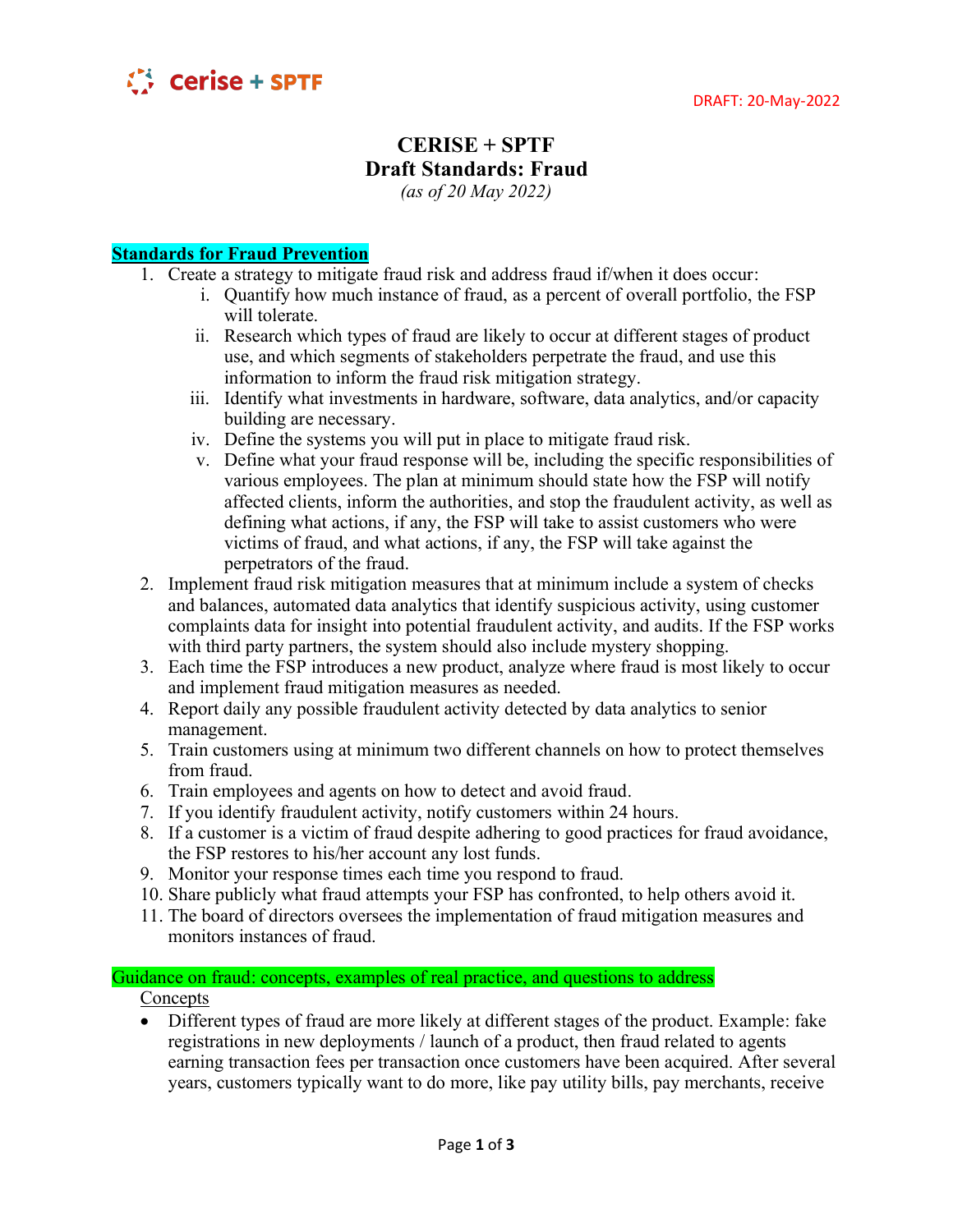

salaries, and the FSP has to take on new systems/partners to make that happen, which opens up new avenues for fraud.

- Fraud prevention requires investment of many types: capital investment, infrastructure, platform development, human resources and capacity building to respond to fraud.
- Examples of channels to use to communicate with customers about fraud are radio and SMS.
- MSC lists the key segment of stakeholders who perpetrate fraud:
	- o Consumer-driven fraud
	- o Agent-driven fraud
	- o Business-partner fraud
	- o System-administration fraud
	- o Fraud related to mobile-financial services
- Train women customers especially carefully on how to protect themselves from fraud, as they tend to be more of a target.
- Currently, a common kind of fraud is fraudulent fees. Training should therefore be very detailed and clear about what kids of fees are legitimate and what are not.
- Regarding training employees to avoid fraud, [MSC](https://www.microsave.net/files/pdf/RP151_Fraud_in_Mobile_Financial_Services_JMudiri.pdf) writes "The rewards and consequences of noncompliance must be defined and communicated to all agents in advance."
- Suggested elements of a fraud response strategy:
	- $\circ$  Flag the issue notify the internal fraud monitoring team
	- o Notify customer immediately
	- o Freeze account
	- o Ask the customer to come to a physical branch to verify credentials and reset pin
	- o Inform law enforcement
	- o Inform regulator
- Suggested elements for a strategy to avoid fraudulent fees charged by agents:
	- o Improve monitoring and enforcement of fee structures;
	- o Revise incentive and commission structures where they may lead to extra charges and fees.
	- o Increase consumer awareness of official fees and encourage customers to resist paying extra charges
	- o Change which agents you use
	- o Note that proximity appears a strong driver of customers' choice of agents.
- Suggested practices to implement to help customers who were victims of fraud:
	- o At minimum, this involves giving customers the information about how to contact the correct authorities to report the fraud.
	- o Reschedule loans for customers who were victims of fraud.
	- o On a case-by-case basis, the FSP can also consider helping the customer financially if s/he lost money.
	- o One FSP suggested a principle of not refunding a customer if she engaged in behaviors you informed her not to do, like sharing her PIN, but thinks the FSP should help customers financially who have been a victim of fraud that was sophisticated, where it was unreasonable to expect the customer to avoid it.
		- Helping customers who were victims of fraud is aligned with the GSMA principles. Specifically, principle 3 is "People management," under which standard 3.3.2, says, "Providers shall assume responsibility for actions taken